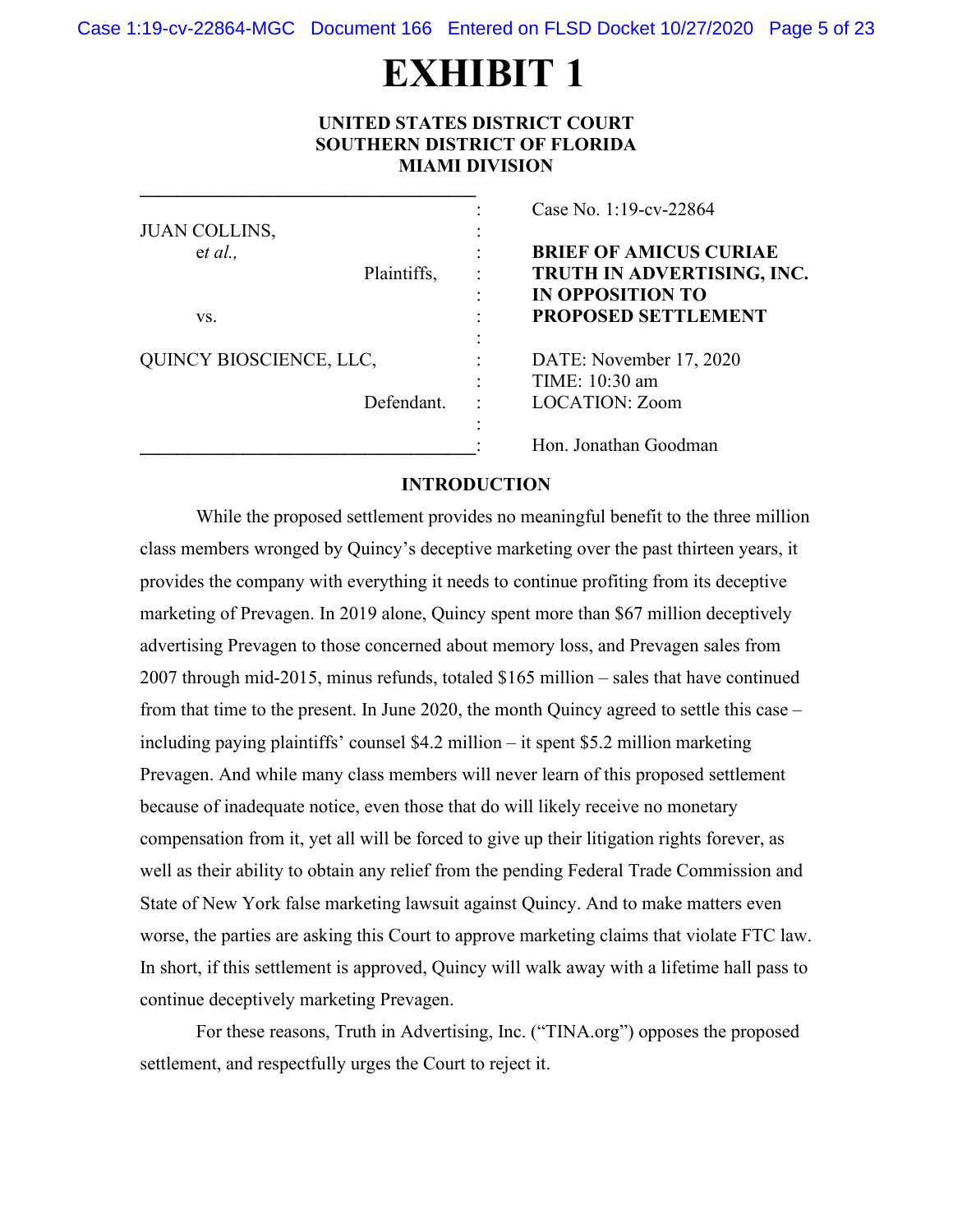#### **INTERESTS OF AMICUS CURIAE**

TINA.org is a  $501(c)(3)$  nonpartisan, nonprofit consumer advocacy organization whose mission is to combat systemic and individual harms caused by deceptive marketing. To further its mission, TINA.org performs in-depth investigations and files complaints with federal and state government agencies, among others, urging them to take action to put an end to various companies' deceptive marketing practices.<sup>1</sup>

As explained in detail in the attached Motion for Leave to File Brief as Amicus Curiae in Opposition to Proposed Settlement, TINA.org has an important interest and a valuable perspective on the issues presented in this case. $<sup>2</sup>$ </sup>

#### **BACKGROUND: PENDING CONSUMER PROTECTION LAWSUIT**

In 2017, the FTC and the State of New York filed a consumer protection lawsuit against Quincy for making false and unsubstantiated claims that Prevagen improves memory, provides cognitive benefits, and is "clinically shown" to work. *Fed. Trade Comm'n v. Quincy Bioscience Holding Co., Inc*., No. 17-cv-00124, Complaint (S.D.N.Y. Jan. 9, 2017). According to federal and state regulators, Quincy, which engages in an extensive multimillion-dollar advertising campaign for Prevagen, relies on a study that failed to show that the supplement works better than a placebo on any measure of cognitive function.<sup>3</sup> *Id*. The regulators deemed the marketing scheme "a clear-cut fraud" that targets "vulnerable citizens like seniors in its advertising for a product that costs more than a week's groceries, but provides none of the health benefits that it claims." Press Release, FTC, New York State Charge the Marketers of Prevagen With Making Deceptive Memory, Cognitive Improvement Claims (Jan. 9, 2017).

Using complicated scientific terms to its advantage, Quincy then convinced the district court that the regulators were wrong, that clinical study results were not required

<sup>&</sup>lt;sup>1</sup> Since 2015, state and federal agencies have fined companies nearly \$250 million based on TINA.org legal actions, and returned millions in ill-gotten gains to consumers.

 $2$  Neither party nor their counsel played any part in the drafting of this brief or contributed in any other way.

<sup>&</sup>lt;sup>3</sup> The FTC and State of New York also allege that Quincy's own studies show that the primary ingredient in Prevagen, apoaequorin, is rapidly digested in the stomach like any other dietary protein and cannot cross the blood-brain barrier or enter the human brain.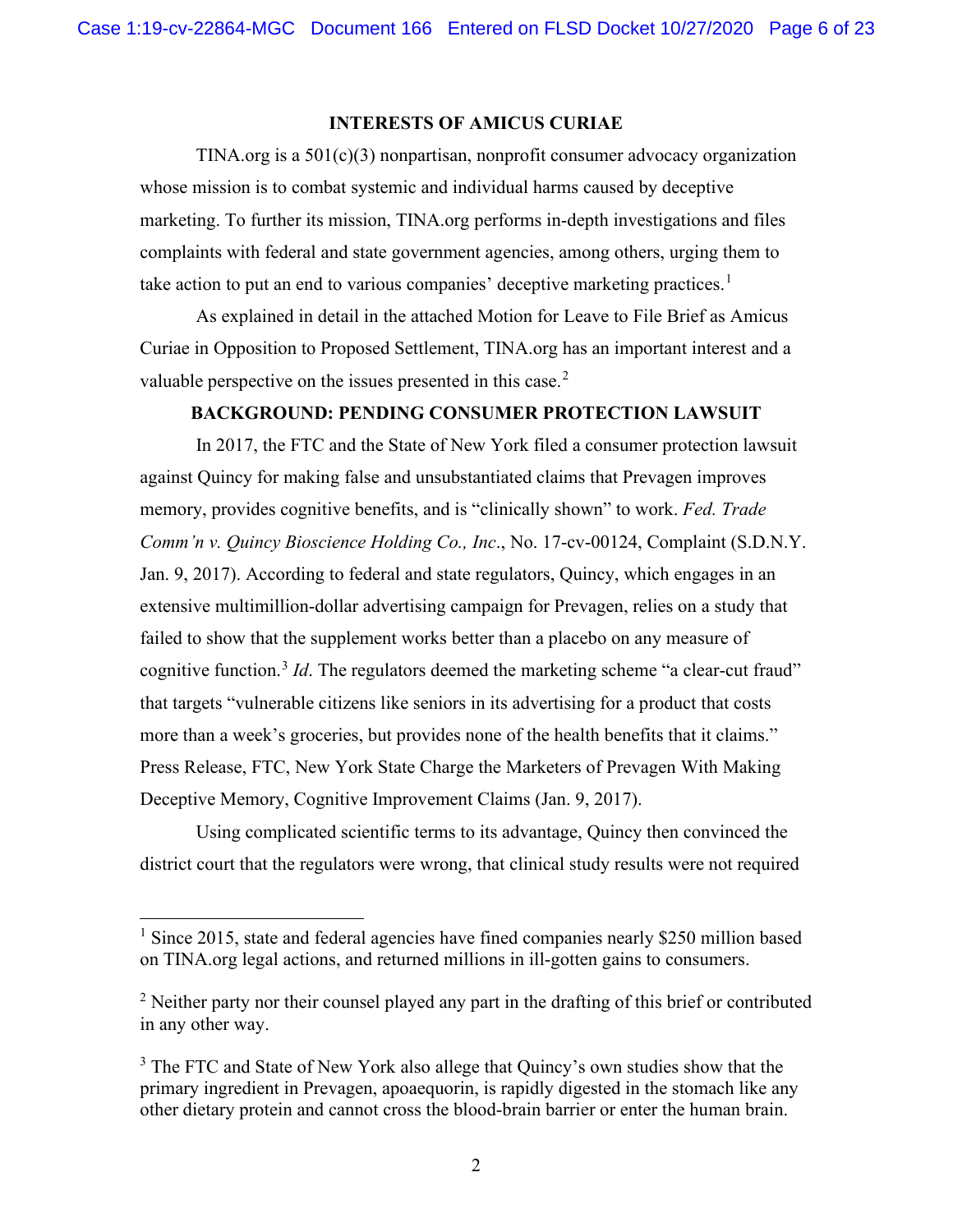to substantiate its health claims, including memory improvement claims. Specifically, the district court was persuaded that *post hoc* analyses – separate retrospective analyses performed after a study has concluded to try to find patterns that were not primary objectives of the study – are sufficient to substantiate health claims, and that study results are not required. *Fed. Trade Comm'n v. Quincy Bioscience Holding Co., Inc*., No. 17-cv-00124, Opinion and Order Granting Motion to Dismiss, Document 45 (S.D.N.Y. Sept., 28, 2017) (Stanton, J.).<sup>4</sup>

Determining that the district court erred in dismissing the action, the Second Circuit Court of Appeals vacated the judgment and remanded the case for further proceedings. *Fed. Trade Comm'n v. Quincy Bioscience Holding Co., Inc., 753 Fed. App.* 87, 89 (2d Cir. 2019) ("The FTC has stated a plausible claim that Quincy's representations about Prevagen are contradicted by the results of Quincy's clinical trial and are thus materially deceptive in violation of the FTC Act and New York General Business Law."). The case is currently pending in the Southern District of New York.<sup>5</sup>

#### **ARGUMENT**

The purpose of a class-action lawsuit is to provide compensation to a large number of people – in this case, elderly consumers concerned about memory loss – who suffered similar harm as a result of an illegal or wrongful act. *What is a Class Action Lawsuit?,* ClassAction.org, https://www.classaction.org/learn/what-is-a-class-action. However, for the reasons articulated below, the proposed settlement in this case does the exact opposite.

<sup>&</sup>lt;sup>4</sup> Of note, the *post hoc* analyses in this case only showed a difference on a subset of memory tasks in individuals with either minimal or no cognitive impairment.

 $<sup>5</sup>$  In December 2019, the Commission opposed a proposed settlement that would have</sup> resolved three of the class actions filed against Quincy because of the settlement's inadequate monetary relief, burdensome claims process, requirement that consumers affirmatively opt out of the settlement in order to protect their ability to obtain relief in the FTC/NY case or any other government action, and broad releases that are not tied to compensation, among other things. *See* Letter from Michelle Rusk, Attorney, FTC, to Hon. Louis J. Stanton, U.S.D.J. and Hon. Ronnie Abrams, U.S.D.J., Docket No. 17-cv-00124 (S.D.N.Y. Dec. 4, 2019)*.* The very same issues, as well as others, are present here.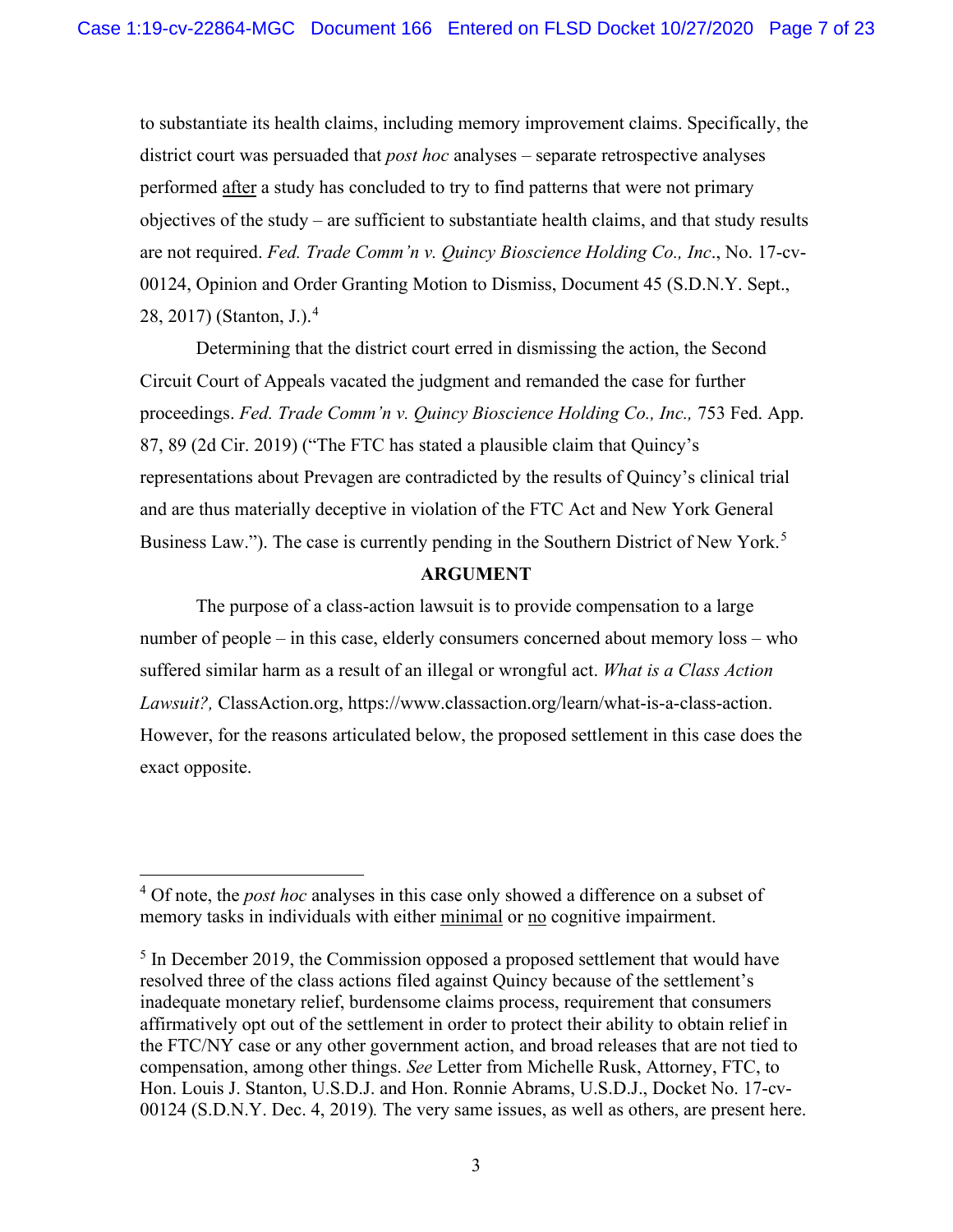# **The Class Was Inappropriately Expanded to Favor and Protect Quincy**

The proposed settlement agreement seeks to expand the class certified by this Court so that Quincy can prohibit every one of its customers from ever suing it for deceptively marketing Prevagen. "The more claim preclusion the defendant can get for its settlement dollars, the happier the defendant." Howard Erichson, *Aggregation as Disempowerment*, 92 Notre Dame L. Rev. 859, 895 (2016). And where, as here, broad release provisions are "coupled with a large broadening of the class description so that now a nationwide class of users is releasing its claims instead of a [single state]-only class, it appears that [the] Settlement is crafted to provide protection to [Defendant] and not to benefit the unnamed Plaintiffs." *Allen v. Similasan Corp*., 318 F.R.D. 423, 428 (S.D. Cal. 2016). Meanwhile, "[c]lass action lawyers lose nothing by agreeing to 'represent' a larger pool of claimants in the settlement. If the prospect of expansive preclusion lubricates the deal, then acceding to a broader class definition enriches class lawyers by hastening the settlement, sweetening the fees, or both." Erichson, 92 Notre Dame L. Rev at 895 (designating an expanded class definition as a red flag for an unfair settlement).

While the proposed settlement seeks to resolve seven independent lawsuits filed in five different states, a nationwide class has never been certified.<sup>6</sup> Accordingly, the proposed settlement class is a pre-certification class and the settlement should be scrutinized for evidence of collusion or other conflicts of interest. *In re Bluetooth Headset Prods. Liab. Litig.,* 654 F.3d 935, 946 (9th Cir. 2011). *See also Dennis v. Kellogg Co.,* 697 F.3d 858, 867 (9th Cir. 2012) ("[P]re-certification settlement agreements require that we carefully review the entire settlement, paying special attention to 'terms of the agreement contain[ing] convincing indications that the incentives favoring pursuit of self-interest rather than the class's interest in fact influenced the outcome of the negotiations.") (quoting *Staton v. Boeing Co.,* 327 F.3d 938, 960 (9th Cir. 2003)).

 $6$  Moreover, only Prevagen purchasers in one state have ever been certified as a class. *Racies v. Quincy Bioscience, LLC,* No. 15-cv-00292-HSG, 2017 U.S. Dist. LEXIS 206807, at \*20 (N.D. Cal. Dec. 15, 2017) (class later de-certified after a mistrial).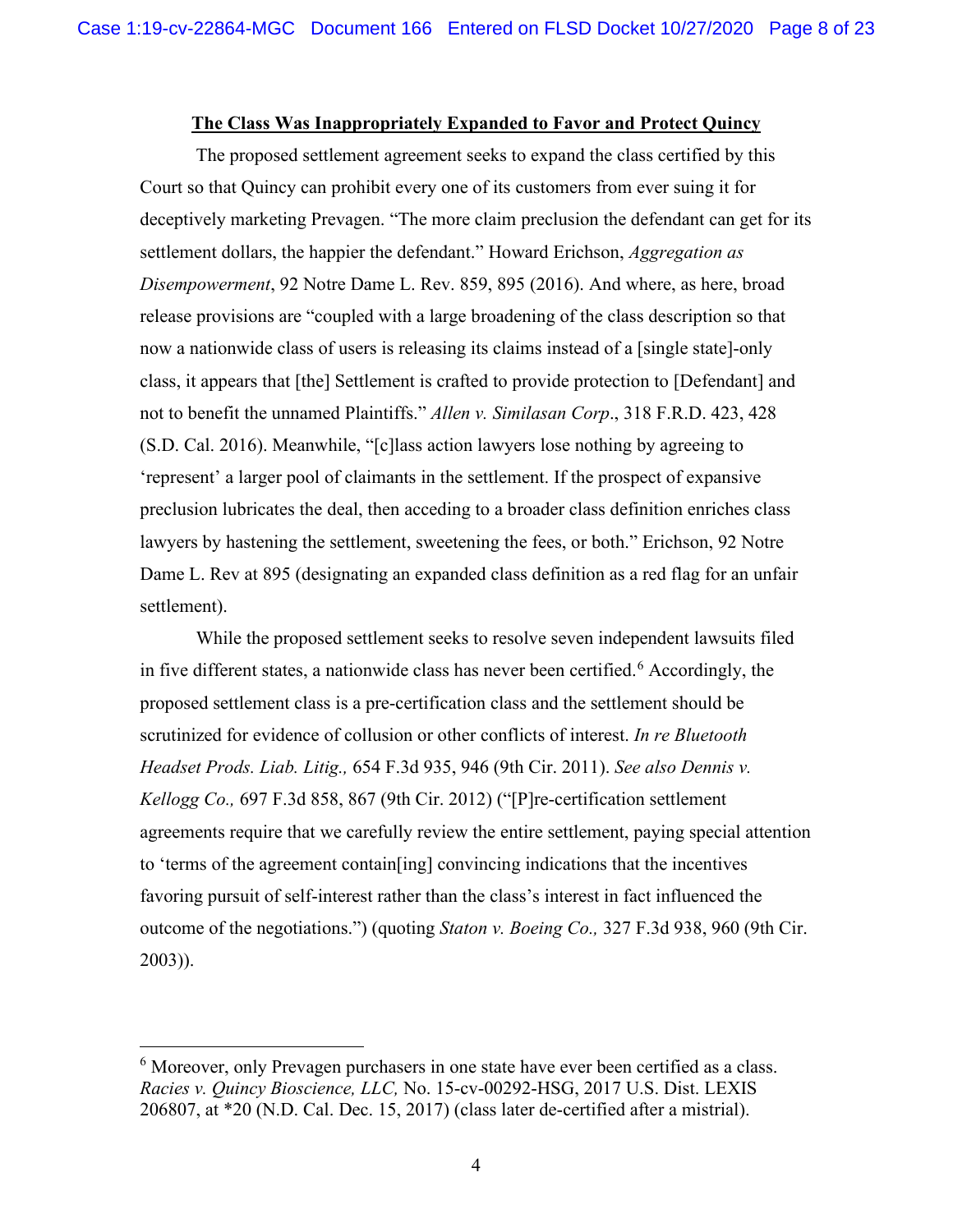#### **Class Notice is Fatally Flawed**

The proposed notice does not meet the requirements of Federal Rule of Civil Procedure 23. Rather than provide the best notice that is practicable under the circumstances, as is required, notice to class members who purchased Prevagen from one of over 50,000 retail stores across the country<sup>7</sup> will be solely in the form of internet notice.<sup>8</sup> This is problematic for two reasons. First, consumers who purchased Prevagen, and thus need to be notified of this settlement, are seniors.<sup>9</sup> And according to research, more than a quarter  $-27$  percent  $-$  of adults over the age of 65, as well as 12 percent of adults age 50 to 64, did not use the internet as of 2019. *Internet/Broadband Fact Sheet,* PEW RESEARCH CTR. (June 12, 2009) https://www.pewresearch.org/internet/factsheet/internet-broadband/. This means it is likely that hundreds of thousands of class members will not learn about this proposed settlement. This fact alone renders the notice fatally flawed. *See Phillips Petroleum Co. v. Shutts,* 472 U.S. 797, 812 (1985) (quoting *Mullane v. Cent. Hanover Bank & Trust Co.,* 339 U.S. 306, 314-15 (1950) (due process requires that notice to absent class members must be "the best practicable, 'reasonably calculated, under all the circumstances, to apprise interested parties of the pendency of the action and afford them an opportunity to present their objection.'"); *Mullane*, 339 U.S. at 315 ("[W]hen notice is a person's due, process which is a mere gesture is not due process. The means employed must be such as one desirous of actually informing the absentee might reasonably adopt to accomplish it."). *See also* Liv Kiser & Joe Regalia, *Rule 23's New Amendments: A New Era for Class Actions?*, AMERICAN BAR ASSOCIATION (Feb. 15, 2019), https://www.americanbar.org/groups/business\_law/

<sup>7</sup> https://www.prevagen.com/about-prevagen/.

<sup>&</sup>lt;sup>8</sup> The subset of class members who purchased Prevagen online directly from Quincy will also get individualized notice.

<sup>9</sup> Quincy calls this the "Prevageneration." *See* https://www.prevagen.com/prevagenreviews/ (last visited Oct. 23, 2020). *See also* Global Council on Brain Health (2019). "The Real Deal on Brain Health Supplements: GCBH Recommendations on Vitamins, Minerals, and Other Dietary Supplements," available at www.GlobalCouncilOnBrainHealth.org.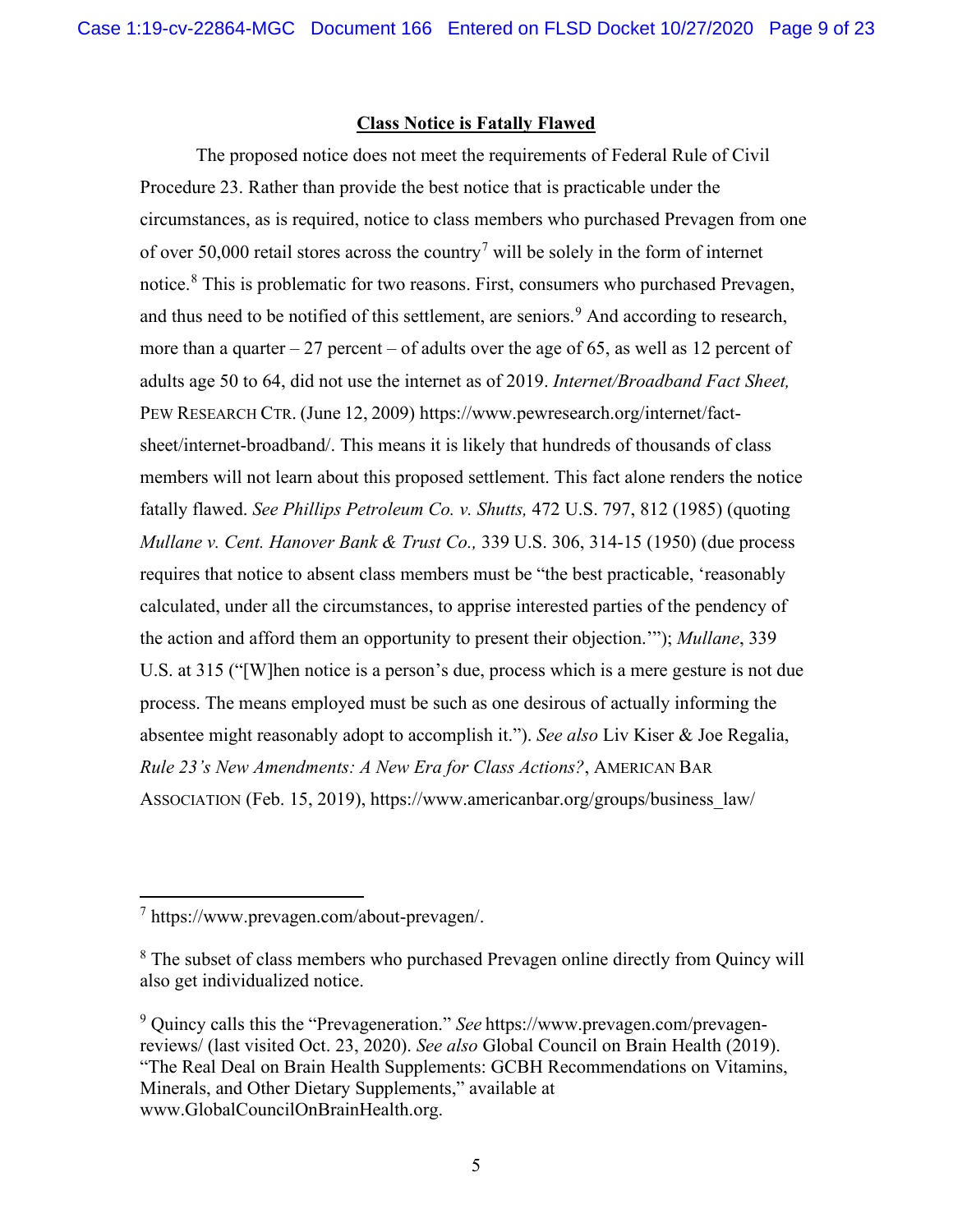publications/blt/2019/02/rule-23/ ("notice by electronic means may make sense in a class action asserting technology-based claims. But such means might not be appropriate in other contexts, especially when (for example) the notice is being provided to a special population, such as the elderly."); Alexander W. Aiken, *Class Action Notice in the Digital Age,* 165 U. PA. L. REV. 967, 996 (2017) ("[I]n class actions composed primarily of persons sixty-five or older, the internet is likely a poor means to disseminate notice… Parties and courts would do better to use traditional means of notice in such actions.").

Second, class notice fails to inform class members of the pending FTC/New York State lawsuit against Quincy, and does not inform them that if they do not affirmatively opt out of the proposed settlement, they are forfeiting their ability to obtain any relief from the regulatory lawsuit. *See* Settlement Agreement and Release at ¶ VI ("Settlement Class fully release … any claim …[they] ever had, now have, may have, or hereafter can, shall or may ever have against the Discharged Parties in any court,…or before any governmental and/or administrative body…on the basis of, arising from, or relating to the claims alleged in the Action."); *see also* Letter from Michelle Rusk to Hon. Louis J. Stanton, U.S.D.J. and Hon. Ronnie Abrams, *supra* (FTC opposing similar settlement terms that require consumers to affirmatively opt out of the settlement in order to protect their ability to obtain relief in the FTC/NY case). Such a material omission on its own is a fatal flaw in the proposed settlement agreement. *See Mullane,* 339 U.S. at 313 (holding due process requires that absent class members receive notice of material terms of class settlements); *Nat'l Super Spuds, Inc. v. New York Mercantile Exch.,* 660 F.2d 9 (2d Cir. 1981) (finding notice of settlement to be deficient due to misleading statements and omissions concerning certain provisions of the agreement, and reversing the district court's approval of the notice); *Shin v. Plantronics, Inc.,* Case No. 18-cv-05626, 2019 U.S. Dist. LEXIS 102022, at \*18-19 (N.D. Cal. June 17, 2019) (denying preliminary approval of a class-action settlement due, in part, to a notice that did not adequately explain to class members what rights they would be releasing if they did not opt out).

In short, due to the lack of adequate notice, the proposed settlement agreement should not be given final approval. Doing so would likely bind hundreds of thousands, if not millions, of class members to a settlement agreement that omits material terms and that they were never made aware of in violation of Rule 23 and the Due Process Clause.

6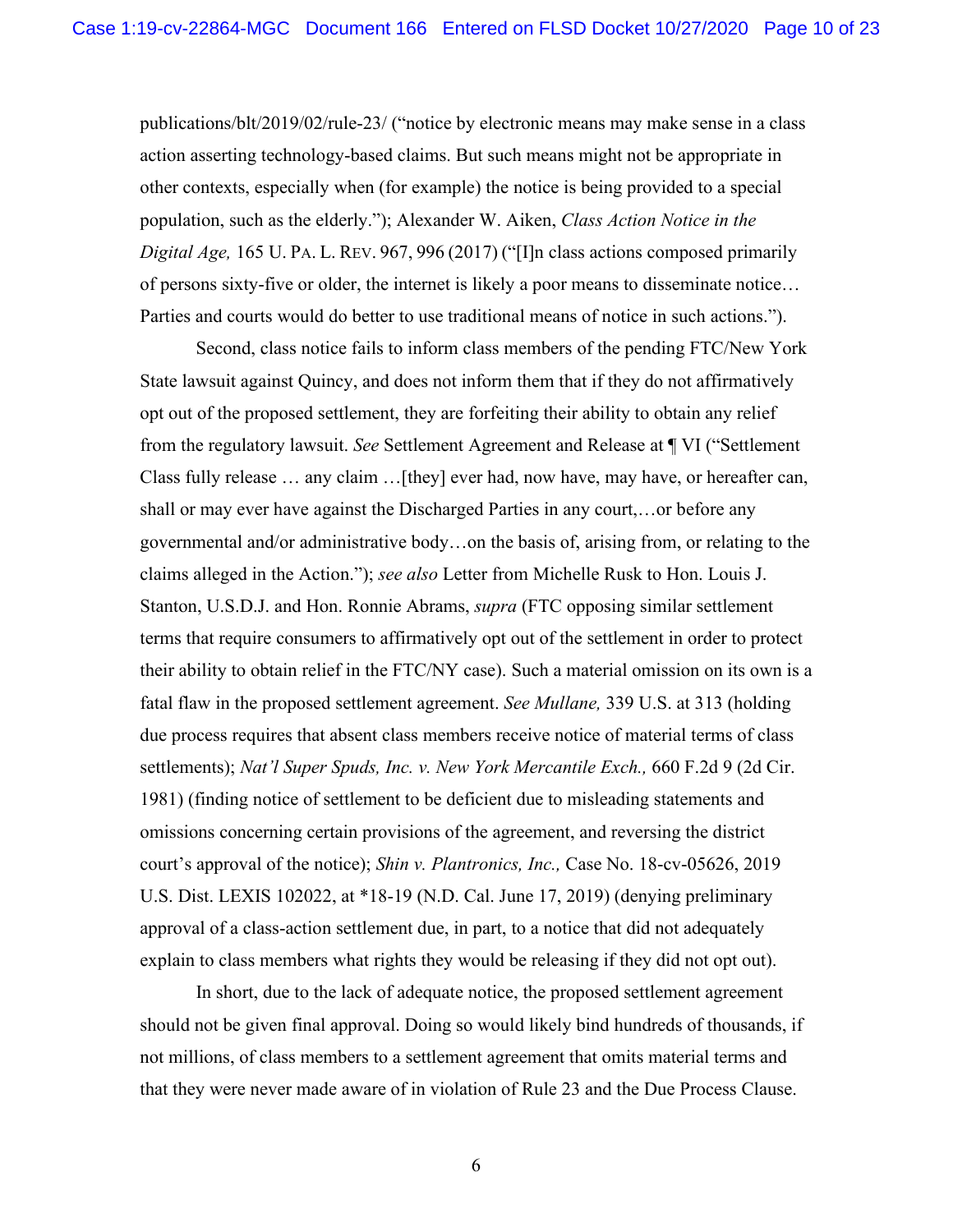#### **The Injunctive Relief Condones Allegations of Wrongdoing**

The proposed settlement agreement gives the false impression that Quincy is making material changes to its marketing of Prevagen when, in reality, the proposed settlement agreement permits Quincy to continue falsely marketing Prevagen as "clinically tested" and able to improve memory so long as it adds one of two false and legally ineffective disclaimers:

Based on a clinical study of subgroups of individuals who were cognitively normal or mildly impaired. This product is not intended to diagnose, treat, cure, or prevent any disease.

or

Based on results from two subgroups of individuals who participated in a randomized double blind placebo controlled clinical study. Participants in the two subgroups were cognitively normal or mildly impaired. This product is not intended to diagnose, treat, cure, or prevent any disease.

Settlement Agreement and Release at  $\P$  IV.A.3.<sup>10</sup>

There are at least three independent problems with these proposed disclaimers. First, the proposed disclaimers indicate the memory improvement claims are based on "a clinical study" and "results." However, there is no dispute that Quincy's clinical study results failed to show a statistically significant improvement in the experimental group over the placebo group as a whole. Oral Argument at 20:08, Fed. Trade Comm'n v. Quincy Bioscience Holding Co., Inc., 753 Fed. App. 87 (2019) (No. 17-3745), https://www.ca2.uscourts.gov/decisions/isysquery/d36f01b8-880b-4c40-8cb0- 2f425ed7a7b7/741-750/list/ (Counsel for Quincy: "We don't dispute that if you look across the entire 211 people who completed the study there was no statistically significant difference but-" Court: "You couldn't. You couldn't dispute that." Counsel for Quincy: "And I'm not.") *See also* Sept. 28, 2017 Opinion and Order, ECF No. 45, at 10- 11 ("It is common ground that the Madison Memory Study … failed to show a statistically significant improvement in the experimental group over the placebo group as a whole.").

 $10$  Of note, the proposed settlement agreement makes no mention of – and does not prohibit – the phrase "clinically tested," one of the claims alleged to be deceptive. Am. Compl. at ¶ 5; Settlement Agreement and Release at ¶ IV.A.3.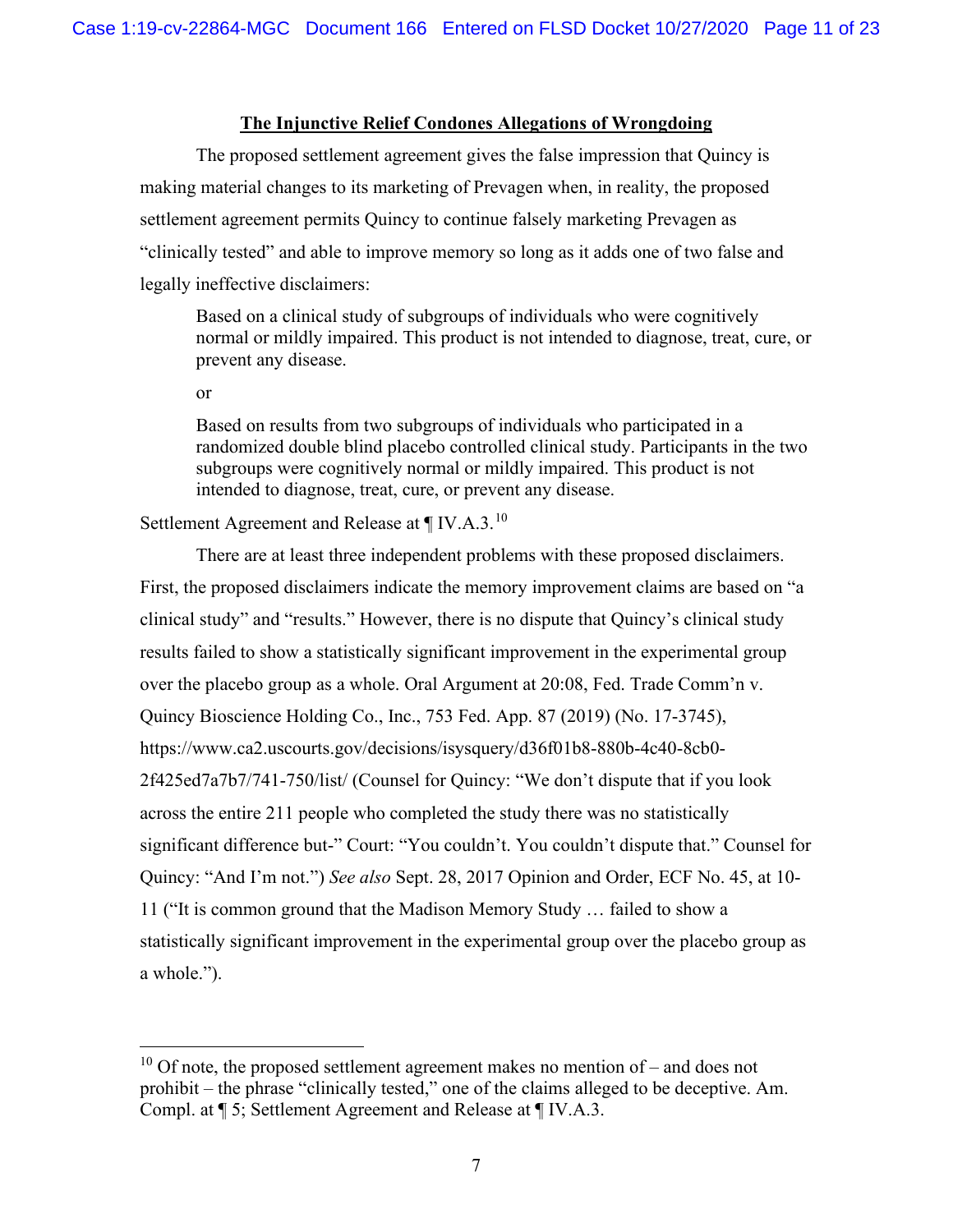As a result of the failed study, Quincy's hired team of researchers went hunting through the data to see if they could find something to support Quincy's bold marketing message. To do so, the researchers conducted more than 30 *post hoc* analyses. *Fed. Trade Comm'n v. Quincy Bioscience Holding Co., Inc.,* 753 Fed. App. 87, 88 (2d Cir. 2019). However, *post hoc* analyses are not clinical study results. Rather, *post hoc* analyses are separate retrospective analyses of trial data performed after the study has concluded to try to find patterns that were not primary objectives of the study. *See* Henry L. Elliott, *Post Hoc Analysis: Use and Dangers in Perspective*, 14(2) J. Hypertension S21 (1996). Though important for generating hypotheses for future research, *post hoc* analyses are not definitive proof. *Id.* at S23 ("Post hoc analysis is of major importance in the generation of hypotheses. However, the hypothesis is created by the analysis and it has not been proved by any experiment....").<sup>11</sup> Thus, to disclose that Quincy's memory improvement claims are based on a clinical study or results is inaccurate and further propagates the deception at issue.

Second, even if the proposed disclaimers used accurate language and properly informed consumers that the marketing claims are based on *post hoc* analyses rather than clinical study results, such a disclaimer ("not supported by clinical study results") would completely contradict the primary marketing message ("improves memory"), and thus

<sup>&</sup>lt;sup>11</sup> The results of *post hoc* analysis are not reliable and "should be viewed with considerable skepticism." Elliott, *supra,* at S21. Once the study results are sliced and diced in multiple overlapping ways, the researchers have decreased their sample sizes and simultaneously increased the chances of getting a false positive. *See* Michèle B. Nuijten, *Five Ways to Fix Statistics: Share Analysis Plans and Results,* Nature.com, Nov. 28, 2017; *see also* Peter Sleight, *Debate: Subgroup Analyses in Clinical Trials: Fun to Look At, But Don't Believe Them!, 1*(1) Curr. Control Trials Cardiovasc. Med. 25, 26 (2000) ("The play of chance is even more likely to produce spurious results when we examine subgroups in a trial, because of the diminished power to detect real differences, the increase in the variance around the mean estimate, and the increasing statistical likelihood of a false finding when many subgroups are examined."); Richard Peto, *Current Misconception 3: That Subgroup-Specific Trial Mortality Results Often Provide a Good Basis for Individualising Patient Care,* 104(7) Br J. Cancer 1057, 1057 (2011) ("[A]pparent differences between the proportional risk reductions in different subgroups of the patient in a trial (or even in a meta-analysis of many trials) are often surprisingly unreliable…The play of chance often produces qualitatively wrong answers in particular subgroups in trials (or in meta-analyses of trials) that could, if interpreted incautiously, lead to millions of people being treated inappropriately or untreated inappropriately.").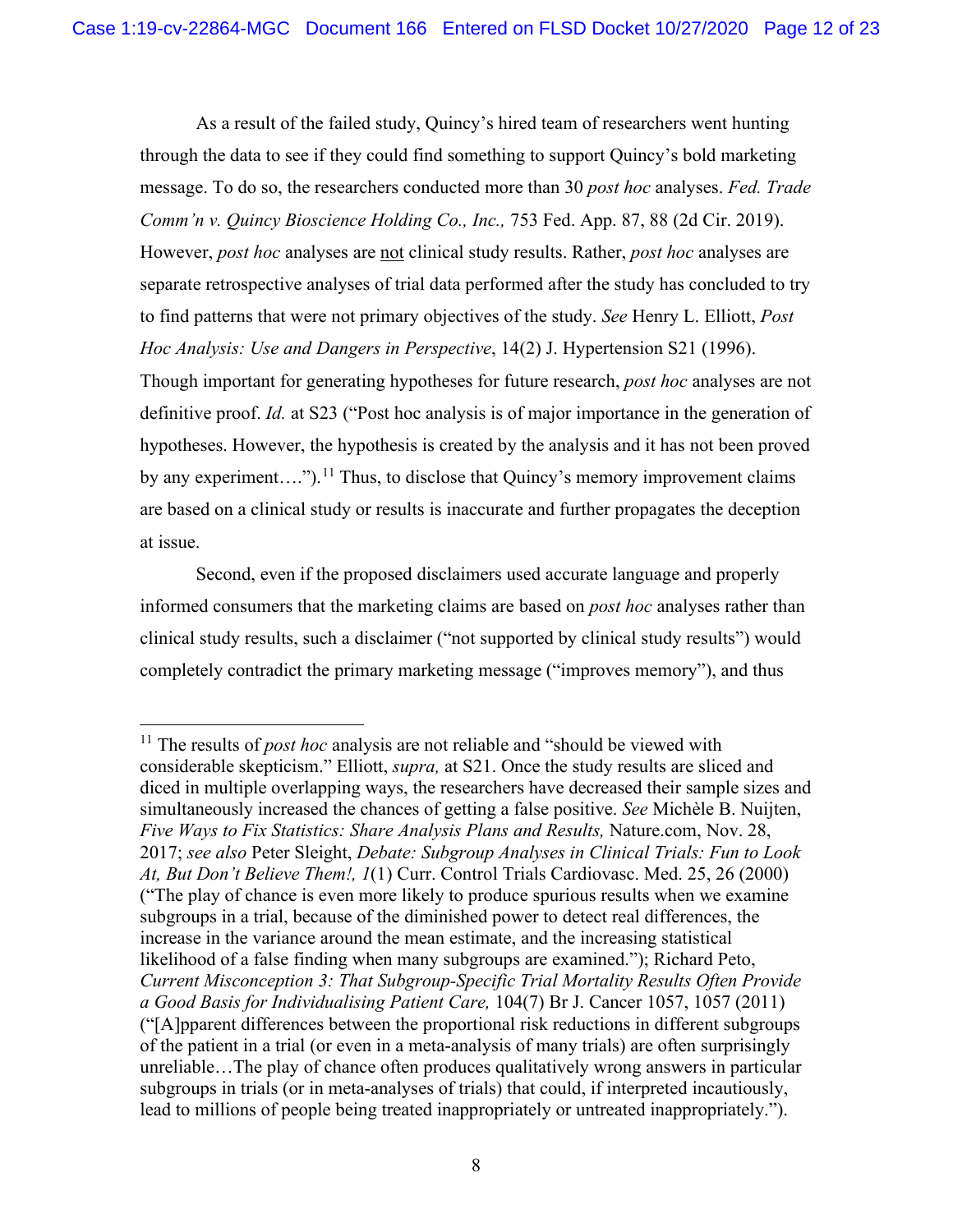would be ineffective at dispelling the deception at issue. *See, e.g., Fed. Trade Comm'n v. Age of Learning, Inc.,* Docket No. 20-cv-07996 Stipulated Order (C.D. Cal. Sept. 8, 2020) ("The disclosure must not be contradicted or mitigated by, or inconsistent with, anything else in the communication."); *Fed. Trade Comm'n v. Excellent Marketing Results, Inc.,* Docket No. 20-cv-10249 Stipulated Order (D. Mass. Feb. 19, 2020)(same); Lesley Fair, *What the Headline Giveth,* FTC BLOG (June 2, 2011, 2:36 PM), https://www.ftc.gov/news-events/blogs/business-blog/2011/06/what-headline-giveth.

Finally, even if the disclaimer used accurate language *and* was consistent with the primary marketing claim, it must also be understandable to the intended audience for it to be effective. *See* FTC .COM DISCLOSURES: HOW TO MAKE EFFECTIVE DISCLOSURES IN DIGITAL ADVERTISING, https://www.ftc.gov/system/files/documents/plain-language/ bus41-dot-com-disclosures-information-about-online-advertising.pdf (a clear and conspicuous disclosure must be "understandable to the intended audience."). There can be no dispute that the important distinction between clinical study results and *post hoc*  analyses is a complicated matter – one that even a federal district court grappled with and got wrong. Fed. Trade Comm'n v. Quincy Bioscience Holding Co., Inc., 753 Fed. App. at 90. If a seasoned and highly educated United States District Judge was misled by Quincy's creative and persuasive wordsmithing of complicated scientific terminology, what hope is there for the average elderly consumer concerned about memory loss? Quite simply, there is none.

In short, the proposed injunctive relief does not remedy the false impressions about Prevagen that Quincy has disseminated for more than thirteen years. This is especially true when one considers the target audience for Prevagen.<sup>12</sup> Such subtle and

In determining what a reasonable consumer takes away from a marketing pitch,

 $12$  When representations are targeted to a specific audience, the Federal Trade Commission – the government agency tasked with enforcing truth in advertising laws – determines the effect of the practice on a reasonable member *of that group. See* Fed. Trade Comm'n Policy Statement on Deception, https://www.ftc.gov/system/files/ documents/public\_statements/410531/831014deceptionstmt.pdf.

<sup>[</sup>i]t is . . . necessary . . . to consider the advertisement in its entirety and not to engage in disputatious dissection. The entire mosaic should be viewed rather than each tile separately. "The buying public does not ordinarily carefully study or weigh each word in an advertisement. The ultimate impression upon the mind of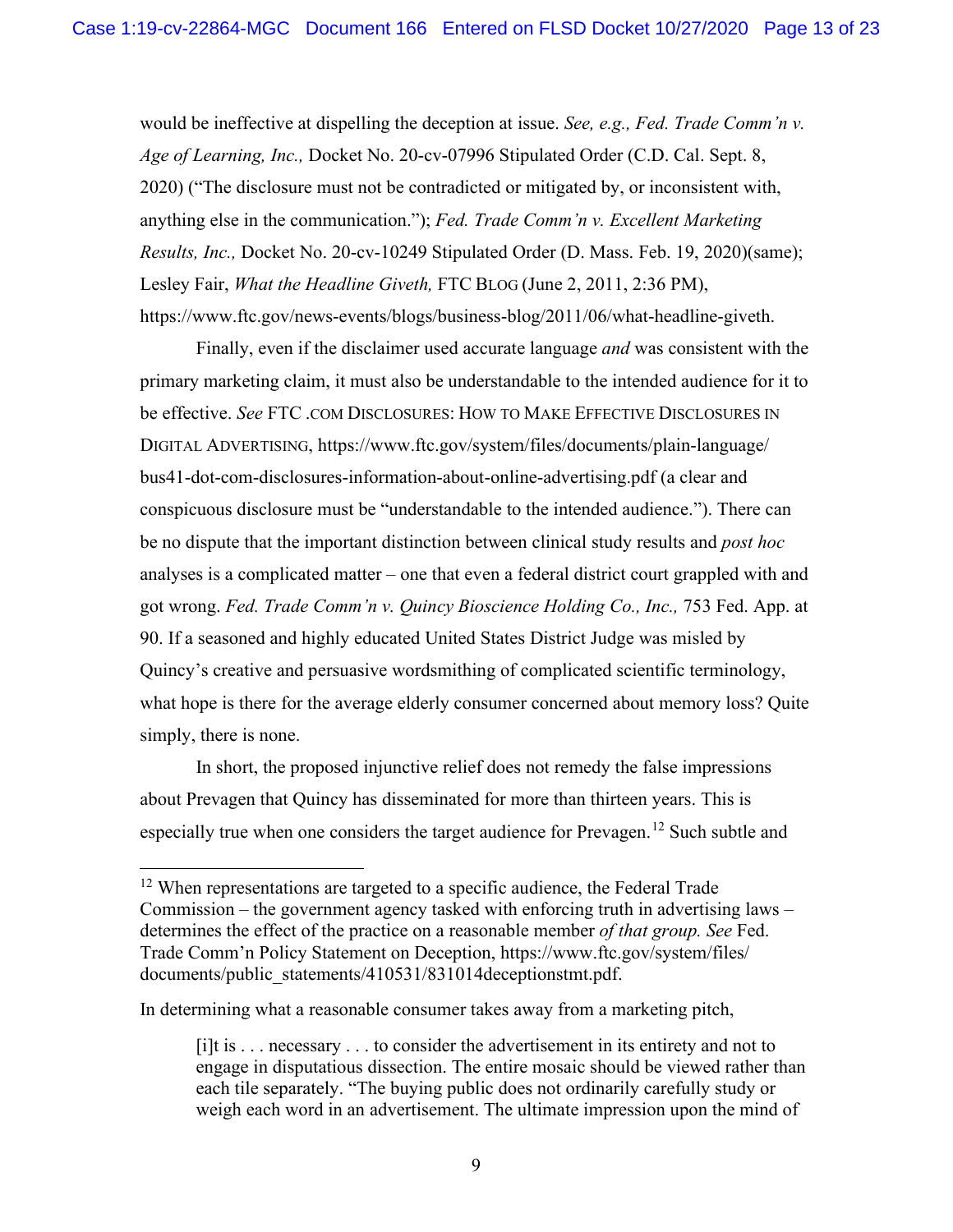meaningless shifts in marketing have been flatly rejected and fiercely criticized in the past. *See, e.g., Pearson v. NBTY, Inc.,* 772 F.3d 778, 785 (7th Cir. 2014) (reversing approval of settlement agreement, stating "[t]he injunction actually gives [defendant] protection by allowing it, with a judicial imprimatur (because it's part of a settlement approved by the district court), to preserve the substance of the claims by making…purely cosmetic changes in wording."); *In re Dry Max Pampers Litig.*, 724 F.3d 713, 715 (6th Cir. 2013) (reversing approval of settlement agreement, stating "[t]he parties and their counsel negotiated a settlement that…provides nearly worthless injunctive relief."); *Vassalle v. Midland Funding LLC,* 708 F.3d 747, 756 (6th Cir. 2013) (reversing approval of settlement agreement, stating "the relief provided to the unnamed class is perfunctory at best" because, among other things, "it does not actually prohibit [defendant] from creating false affidavits; rather, it only requires [defendant] to change its policies and provides oversight of this process.")

#### **The Monetary Relief is Unfair to Class Members**

The monetary relief process as proposed is patently unfair because it all but ensures that class members will receive next to nothing.

# **A. Compensation to Class Members is Unacceptably Disproportionate to the Harm Inflicted**

While the proposed agreement seeks to bind all U.S. residents who purchased Prevagen for a more than 13-year period and preclude them from receiving any possible monetary relief in the FTC/NY case against Quincy, each class member may only seek damages for up to \$70 despite the fact that a single month's supply of Prevagen can cost as much as \$89.95. Am. Compl. at ¶ 21; Settlement Agreement and Release at ¶ IV.B. And obtaining \$70 assumes the class member has (1) received notice of and understands the settlement terms, (2) has filed a valid claim, and (3) has retained proof of the

the reader arises from the sum total of not only what is said but also of all that is reasonably implied."

*Fed. Trade Comm'n v. Sterling Drug, Inc.,* 317 F.2d 669, 674 (2d Cir. 1963) (quoting, in part, *Aronberg v. Fed. Trade. Comm'n,* 132 F. 2d 165, 167 (7th Cir. 1942).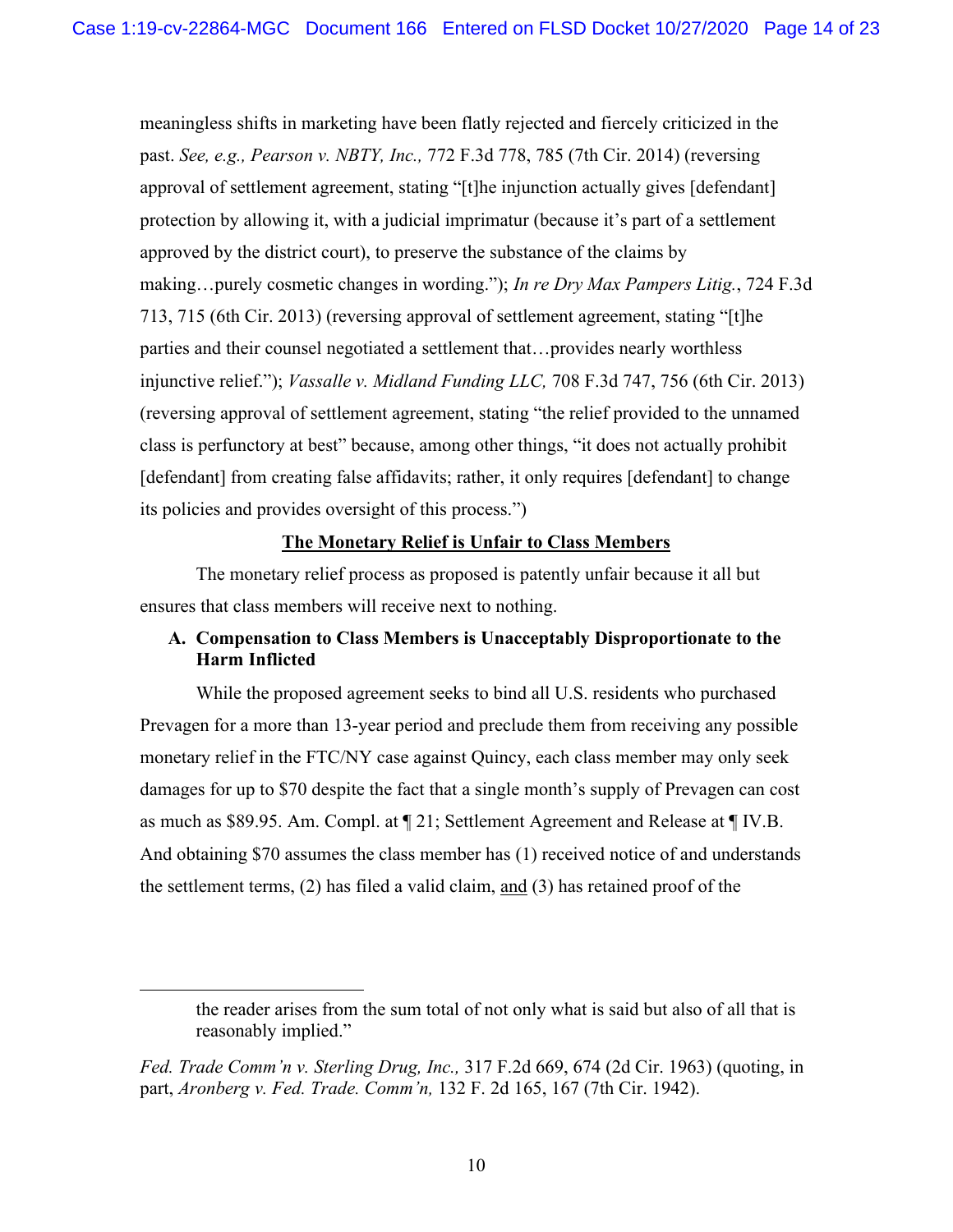purchases. Each requirement on its own is unlikely to happen,  $13$  leaving the combination of all three to the extremely rare case. This means that the vast majority of consumers will not obtain any money from the proposed settlement and, of those that do, most will not have receipts and therefore recover just \$12, compensation equivalent to a handful of pills.<sup>14</sup> This is grossly insufficient when one considers that Prevagen, which had more than \$165 million in sales revenue as of mid-2015, is a once-a-day supplement that is meant to be taken for extended periods of time. Am. Compl. at ¶ 21. In fact, according to customer reviews that Quincy currently features on its Prevagen website, there are consumers who have taken the supplement for more than a decade.15 A consumer who

<sup>14</sup> Prevagen costs \$39.95-\$89.95 per bottle of 30 capsules. Settlement Agreement and Release at ¶ IV.B.3.

<sup>15</sup> *See, e.g.,* https://www.prevagen.com/prevagen-reviews/yolonda-shares-her-story/ ("…Yolanda decided when she first saw televised reports on Prevagen that 'I should give my brain some help too, in addition to my body and my soul.' That was about 12 years ago and she's been using Prevagen ever since."); https://www.prevagen.com/prevagenreviews/norm-shares-his-story/ ("We are still using it today, more than 10 years after that chance encounter in Baltimore."); https://www.prevagen.com/prevagen-reviews/trishashares-her-story/ ("Her discovery and use of the product goes back at least ten years when her only way to obtain Prevagen was by ordering it on-line."); https://www.prevagen.com/prevagen-reviews/les-shares-his-story/ ("Les knows the value

<sup>13</sup> Receipts are likely to be discarded. *See Pearson*, 772 F.3d at 783 (indicating that receipts for supplement purchases are likely to be discarded); *In re TJX,* 584 F. Supp. 2d 395, 405, n.15 (D. Mass. 2008) (stating "[c]ommon sense indicates that, [for] a relatively small-scale purchase, an average consumer is unlikely to keep [proof of purchase] documentation for years.")

It is rare for class members to file claims. *See, e.g., Pearson,* 772 F.3d at 783 (indicating that the "very modest monetary award that the average claimant would receive," along with the notice and claim forms, "were bound to discourage filings."); *De Leon v. Bank of Am., N.A.*, Case No. 09- cv-1251, 2012 U.S. Dist. LEXIS 91124, at \*44 (M.D. Fla. Apr. 20, 2012) ("The proposed settlement administrator in this case … has indicated that the claims-rate in consumer class settlements range from 2% to 20%, depending on a variety of factors, including the amount a claimant will receive, the difficulty of obtaining information required to complete a claim form and even the requirement to submit a claim form."); *In re TJX,* 584 F. Supp. 2d at 404 ("only a fraction of any given class is likely to claim the benefits provided for in a settlement. Indeed, '[i]t is not unusual for only 10 or 15% of the class members to bother filing claims'"); *Sylvester v. Cigna Corp.,* 369 F. Supp. 2d 34, 52 (D. Me. 2005) ("'[C]laims made' settlements regularly yield response rates of 10 percent or less").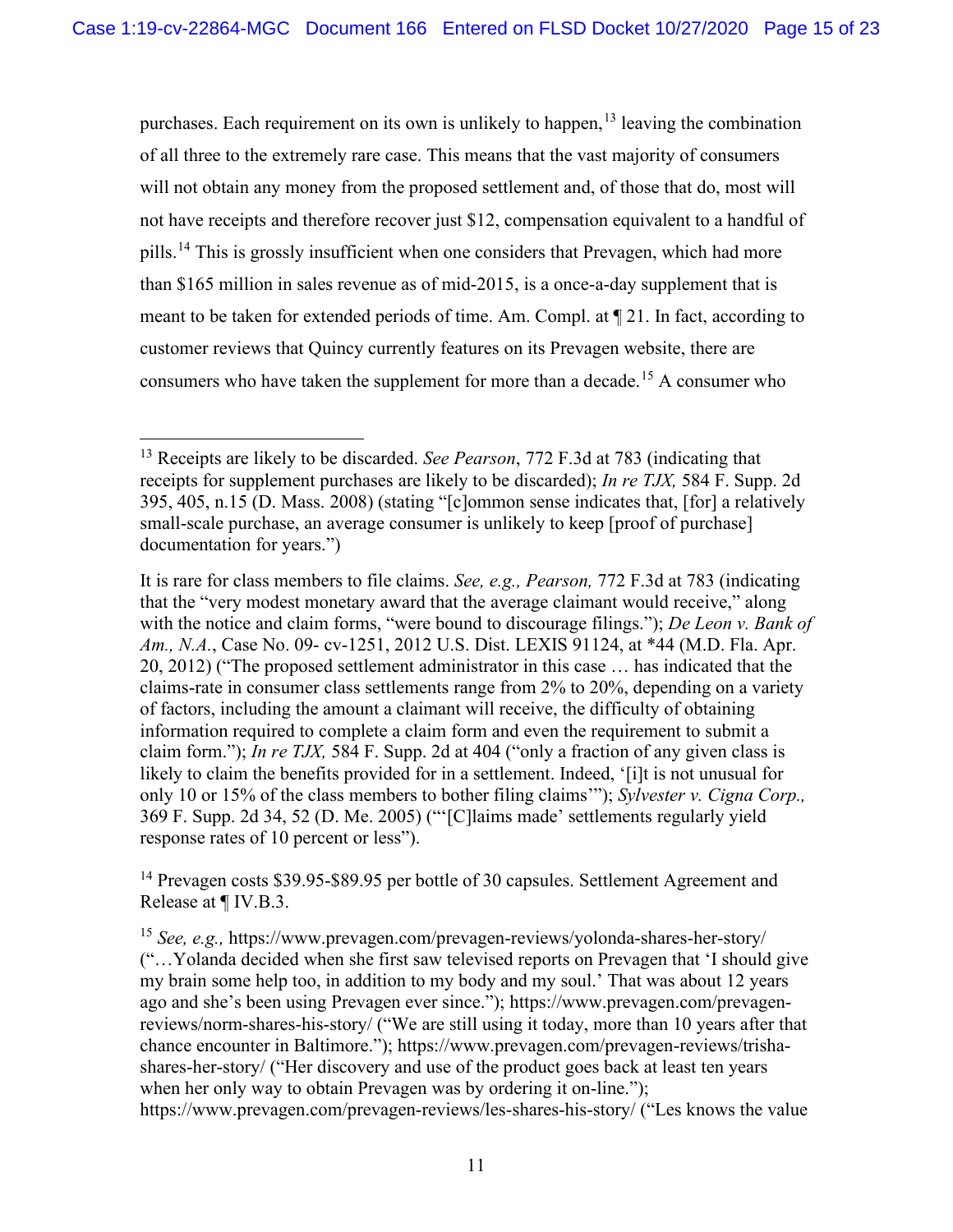takes Prevagen daily for even one year spends, at a minimum, \$479.40, excluding shipping and handling fees, all for a product that, according to the operative complaint, the FTC and the State of New York, has absolutely no effect on the brain as it is rapidly digested in the stomach and thus never crosses the blood-brain barrier. *See* Am. Compl. at ¶¶ 4-5, 10; *Fed. Trade Comm'n v. Quincy Bioscience Holding Co., Inc*., No. 17-cv-00124, Complaint at ¶ 31 (S.D.N.Y. Jan. 9, 2017).

### **B. Compensation to Class Members Is Unacceptably Disproportionate to the Proposed Attorneys' Fees**

While class members are slated to receive a paltry fraction of what they have lost, if anything at all, the proposed agreement provides more than \$4 million to plaintiffs' attorneys. *Id.* at ¶ V (In addition, the two Class Representatives will each receive \$10,000). Given the meaningless injunctive relief, largely unobtainable and insufficient monetary compensation, and the overly broad and one-sided release of claims, such a large attorney award is not justified in this case. *See e.g., Dennis,* 697 F.3d at 861 (reversing district court's approval of a settlement that provided for, among other things, \$2 million in attorneys' fees and a maximum of \$15 to each class member, stating "[i]n a class action … any settlement must be approved by the court to ensure that class counsel and the named plaintiffs do not place their own interests above those of the absent class members."); *Redman v. RadioShack Corp*., 768 F.3d 622, 623 (7th Cir. 2014) (Posner, J.) (reversing district court's approval of settlement, the court stated "[w]e have emphasized that in determining the reasonableness of the attorneys' fee agreed to in a proposed settlement, the central consideration is what class counsel achieved for the members of the class rather than how much effort class counsel invested in the litigation.").

# **C. Compensation to Class Members is Unacceptably Disproportionate to Quincy's Ability to Pay**

In the July 10, 2020 Supplemental Submission to the Court in Support of Plaintiffs' Amended Unopposed Motion for Preliminary Approval of Class Action Settlement and Certification of the Settlement Class, plaintiffs' counsel states that the proposed monetary relief "was all done solely to facilitate Quincy's ability to pay for all

of taking in every moment, so when his own memory began to slip a bit about five years ago as can happen with age, he decided to give Prevagen a try.")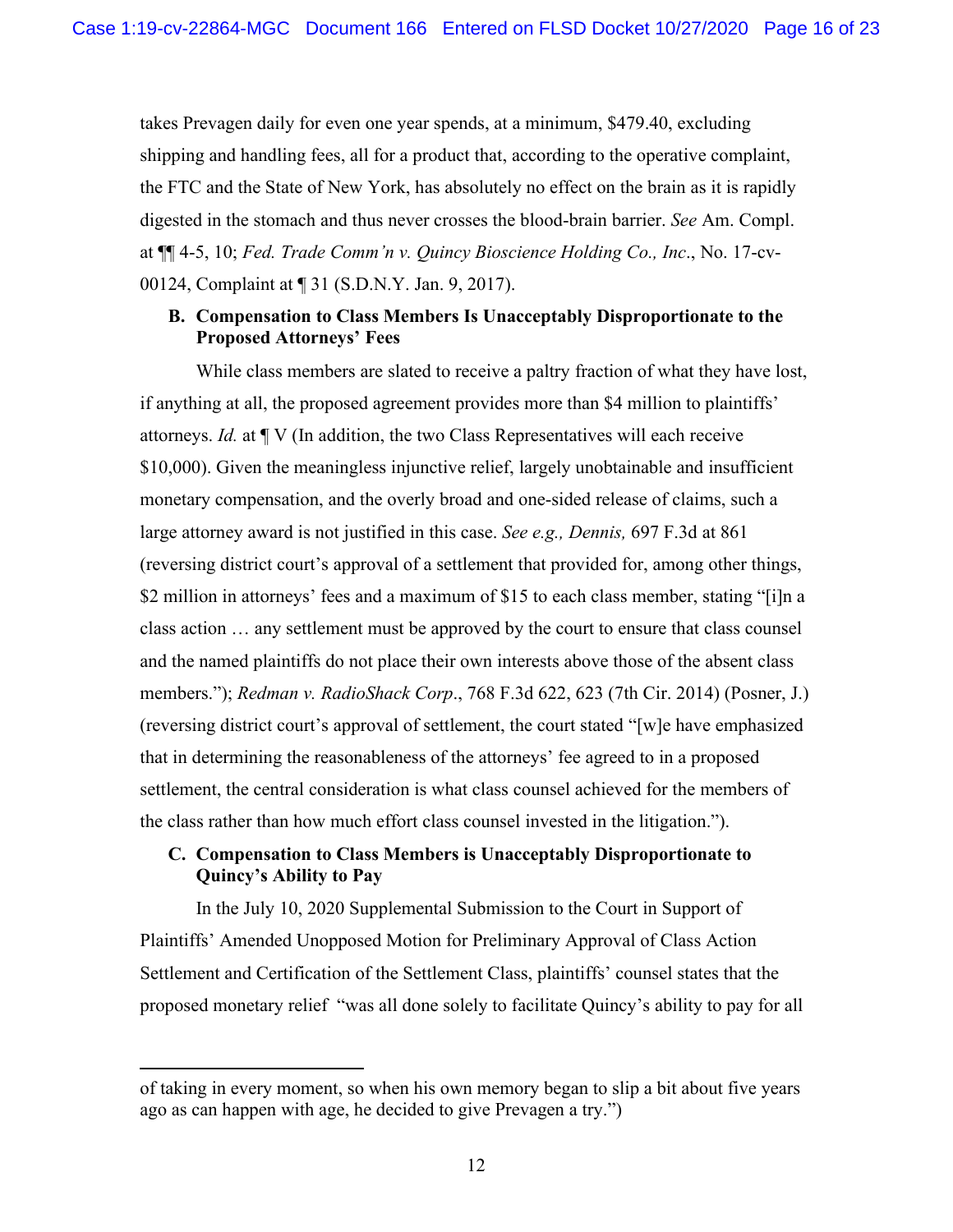of the associated relief under the proposed Settlement."16 However, in June 2020, the very same month Quincy agreed to pay \$4.2 million in attorneys' fees (and whatever minimal consumer compensation will result from the proposed settlement), the company spent \$5.2 million in advertising for the supplement. Kantar Media, Prevagen Advertising Spend Data, 2019-2020, attached hereto as Exhibit A. In fact, Quincy spent more than \$67 million advertising Prevagen just in 2019. *Id.* In short, any suggestion that the inadequate monetary relief in the proposed settlement is due to Quincy's limited ability to pay is simply disingenuous.

#### **The Release Provision is Overly Broad and Patently Unfair**

The release included in the proposed settlement agreement seeks to bind a nationwide class of three million consumers who purchased Prevagen over a more than thirteen year period from ever exercising any legal rights not only against Quincy, but against all entities related to Quincy yet not named in the complaint, including unspecified "all other entities or persons upstream or downstream in the production/distribution channels." Settlement Agreement and Release at ¶ VI. This means that if, for example, Walgreens – which was not sued in this case and therefore not a "Settling Defendant" bound by the proposed settlement agreement, but which is part of the downstream Prevagen distribution channel and thus released from liability – continues to advertise Prevagen as clinically shown to improve memory, as it currently does, three million Prevagen consumers may never do anything about it. *See*  https://www.walgreens.com/store/c/prevagen-regular-strength-capsules/ID=prod6063 898-product (last visited Oct. 23, 2020) ("…Clinically tested. In a computer assessed, double-blinded, placebo controlled study, Prevagen improved memory.")

Further, the class will also be giving up their right to recover any monetary relief from the pending FTC/New York AG lawsuit against Quincy.

…Plaintiffs and the Settlement Class fully release and discharge the Settling Defendants…and any and all other entities or persons upstream and downstream

<sup>&</sup>lt;sup>16</sup> In the same motion, plaintiffs' counsel also states that the proposed settlement "makes" available monetary relief of up to \$210 million dollars in value to the proposed class of three million consumers (\$70 per class member with receipts and \$12 per class member with no receipts.)." However, for the reasons explained above, Quincy will be paying out very little, if anything at all, to class members, making \$210 million a preposterous figure.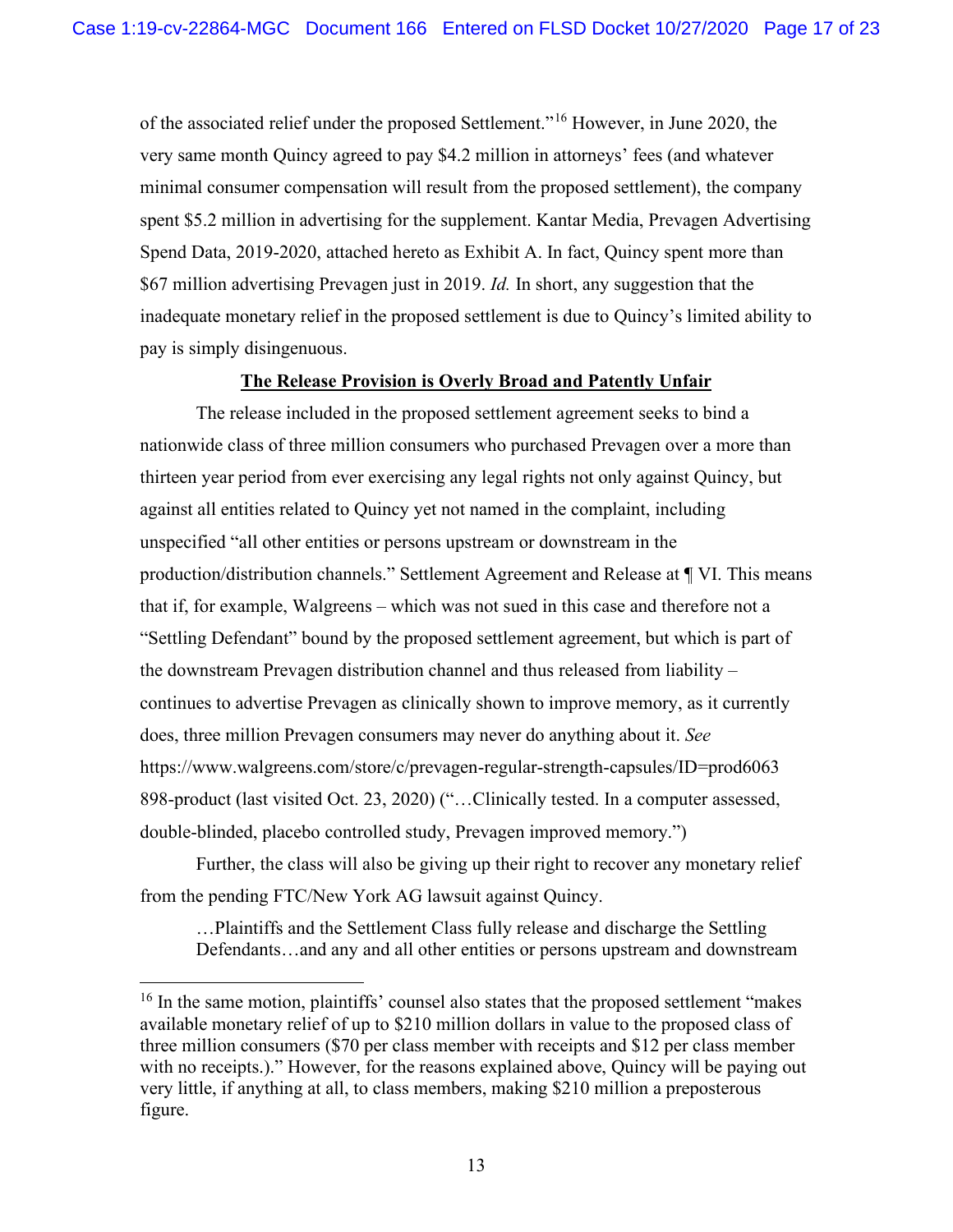in the production/distribution channels…from all claims, demands, actions, and causes of action of any kind or nature whatsoever…known or unknown…foreseen or unforeseen…arising under common law, regulatory law, statutory law, or otherwise…or any claim that…Settlement Class Members ever had, now have, may have, or hereafter can, shall or may ever have against the Discharged Parties in any court, tribunal, arbitration panel, commission, agency, or before any governmental and/or administrative body…on the basis of, arising from, or relating to the claims alleged in the Action.

Settlement Agreement and Release at  $\P$  VI.<sup>17</sup> Incredibly, the proposed settlement strips millions of consumers of this right of recovery without providing any class member with any information about the FTC/NY lawsuit against Quincy or the fact that they must affirmatively opt out of this proposed settlement in order to protect their ability to obtain relief in that case or any other government action.

#### **CONCLUSION**

As this Court has acknowledged,

[A]busive class action settlements in which plaintiffs receive …nominal damages while class counsel receive large fees are all too commonplace. The risk of such abusive practices is particularly pronounced in the class action context because these suits often involve numerous plaintiffs, each of whom has only a small financial stake in the litigation. As a result, few (if any) plaintiffs closely monitor the progress of the case or settlement negotiations, and these cases become "clientless litigation," in which the plaintiff attorneys and the defendants have "powerful financial incentives" to settle the "litigation as early and as cheaply as possible, with the least publicity." These financial incentives create inequitable outcomes.

*Figueroa v. Sharper Image Corp.,* 517 F. Supp. 2d 1292, 1328-29 (S.D. Fla. Oct. 11, 2017), citing S. Rep. 109-14, at 32 (denying approval of a class-action settlement). This is precisely the scenario presented in the instant case. Three million American consumers – most elderly and concerned about memory loss – purchased a digestible protein capsule under the guise of a proven memory improvement pill, resulting in more than \$165 million in sales revenue for Quincy as of mid-2015. Rather than appropriately notify

 $17$  In addition to giving up their right to sue Quincy for false marketing of Prevagen, class members are also waiving clear statutory rights they have under state laws, such as Section 1542 of the Civil Code of the State of California, which prohibits general releases such as this one from being extended to claims unknown at the time of executing the release, even if they would have materially affected the settlement. *See* Settlement Agreement and Release at ¶ IX.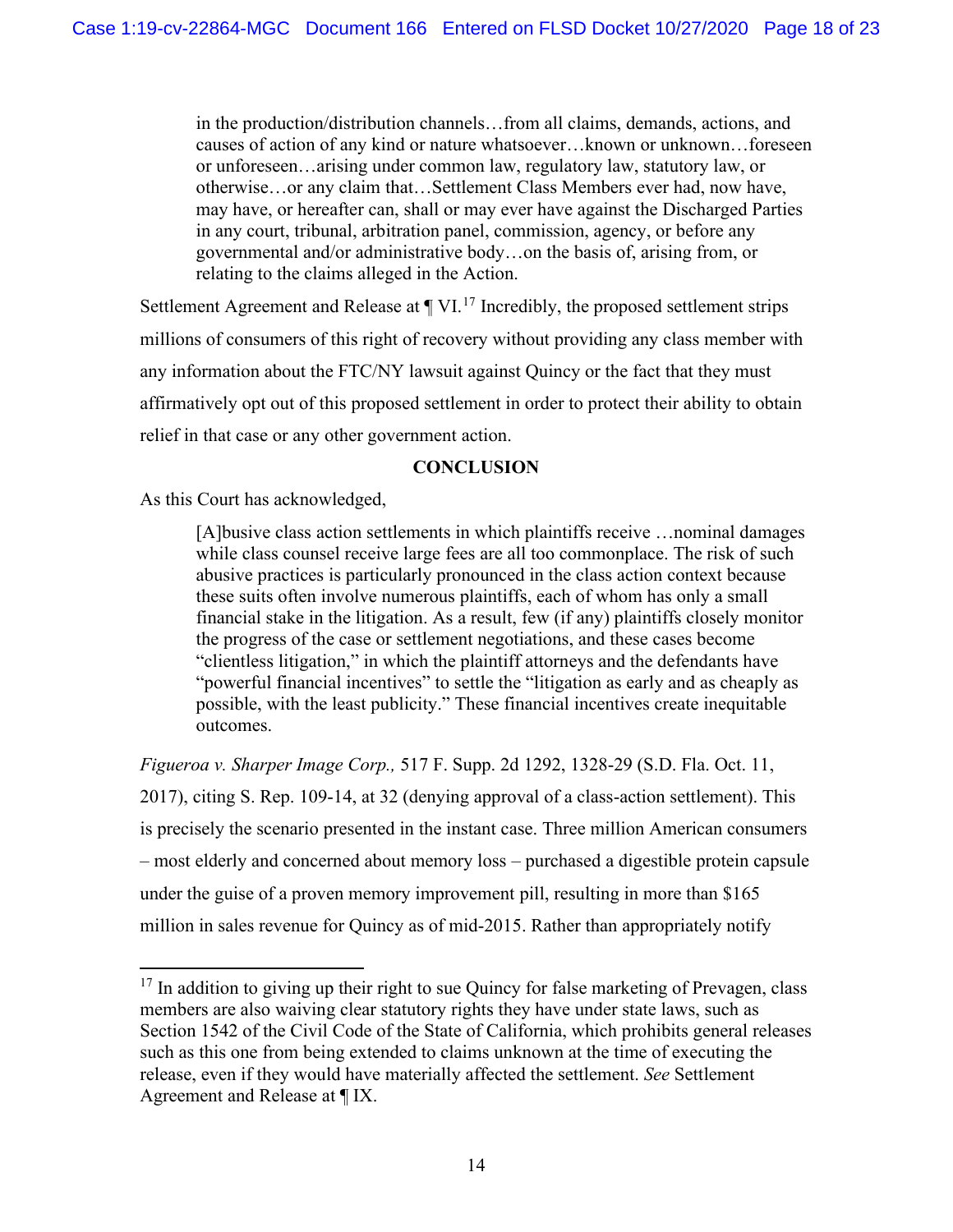consumers of this litigation and the pending FTC/NY action, and adequately compensate them for their losses, the proposed settlement merely requires Quincy to generously reward plaintiffs' counsel in exchange for a clear path on which to continue its deceptive marketing campaign. As such and for the reasons articulated above, TINA.org respectfully urges the Court to deny approval of the proposed settlement.

Dated: October 27, 2020 Respectfully,

By: /s/ *Hal K. Litchford*

Hal K. Litchford Baker Donelson 200 South Orange Avenue, Suite 2900 Orlando, FL 32801 Telephone: (407) 422-6600 hlitchford@bakerdonelson.com

Laura Smith, Legal Director (District of Conn. Bar No. ct28002, not admitted in Florida) Truth in Advertising, Inc. 115 Samson Rock Drive, Suite 2 Madison, CT 06443 Telephone: (203) 421-6210 lsmith@truthinadvertising.org

Attorneys for Truth in Advertising, Inc.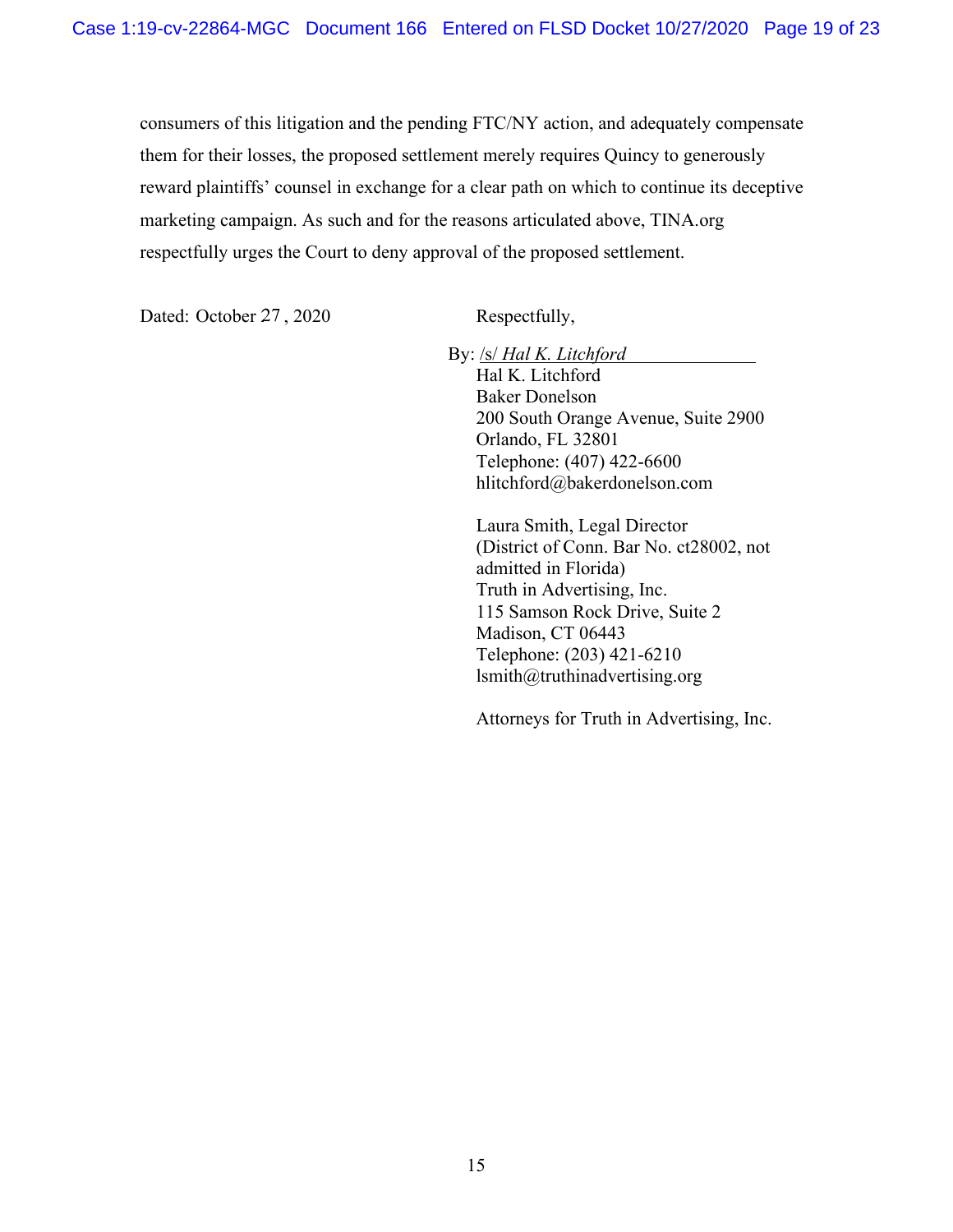# **EXHIBIT A**

Report Type: Trend

#### Report Completed: 9/25/2020 10:10:09 AM EDT

Reported Time Period: 1/1/2019-8/31/2020 (US Internet Display final dollars and impressions through 8/31/2020)

| <b>PARENT</b>            | <b>ADVERTISER</b>  | <b>MEDIA</b>     | <b>TOTAL DOLS</b> | 2019 DOLS | JAN 2020<br><b>DOLS</b> | FEB 2020 DOLS | <b>MAR 2020 DOLS</b> |
|--------------------------|--------------------|------------------|-------------------|-----------|-------------------------|---------------|----------------------|
| Quincy Bioscience        | Prevagen           | Network TV       | 19246400          | 11522700  | 849800                  | 1039900       | 1278600              |
| <b>Quincy Bioscience</b> | Prevagen           | Spot TV          | 13781390          | 8380641   | 752307                  | 657799        | 660454               |
| <b>Quincy Bioscience</b> | Prevagen           | Cable TV         | 26079091          | 18811336  | 906174                  | 1136490       | 1409218              |
| <b>Quincy Bioscience</b> | Prevagen           | Syndication      | 38977273          | 26094709  | 2325459                 | 1408623       | 1845033              |
| <b>Quincy Bioscience</b> | Prevagen           | <b>Magazines</b> | 1793592           | 1270132   | 34120                   | 34120         | 136430               |
| <b>Quincy Bioscience</b> | Prevagen           | B-to-B           | 292899            | 205475    | 21856                   |               | 21856                |
| <b>Quincy Bioscience</b> | Prevagen           | Network Radio    | 494602            | 250002    | 106000                  | 46145         | 92455                |
| <b>Quincy Bioscience</b> | Prevagen           | Local Radio      | 813437            | 533485    | 34209                   | 46692         | 80500                |
| <b>Quincy Bioscience</b> | Prevagen           | Int Display      | 42118             | 2690      |                         |               | 133                  |
| <b>Quincy Bioscience</b> | Prevagen           | Mobile Web       | 5776              |           |                         |               |                      |
| <b>Quincy Bioscience</b> | Prevagen           | Online Video     | 35138             | 34152     |                         |               |                      |
| <b>Quincy Bioscience</b> | PrevagenOutlet.com | Int Search       | 36407             | 29134     | 586                     | 2548          | 2321                 |
| <b>GRAND TOTAL</b>       |                    |                  | 101598123         | 67134456  | 5030511                 | 4372317       | 5527000              |

Copyright 2020. Kantar q\_id: 5467432 Stradegy Online Mobile Web dollars and impressions start April 1 2015 All media not complete for requested time period